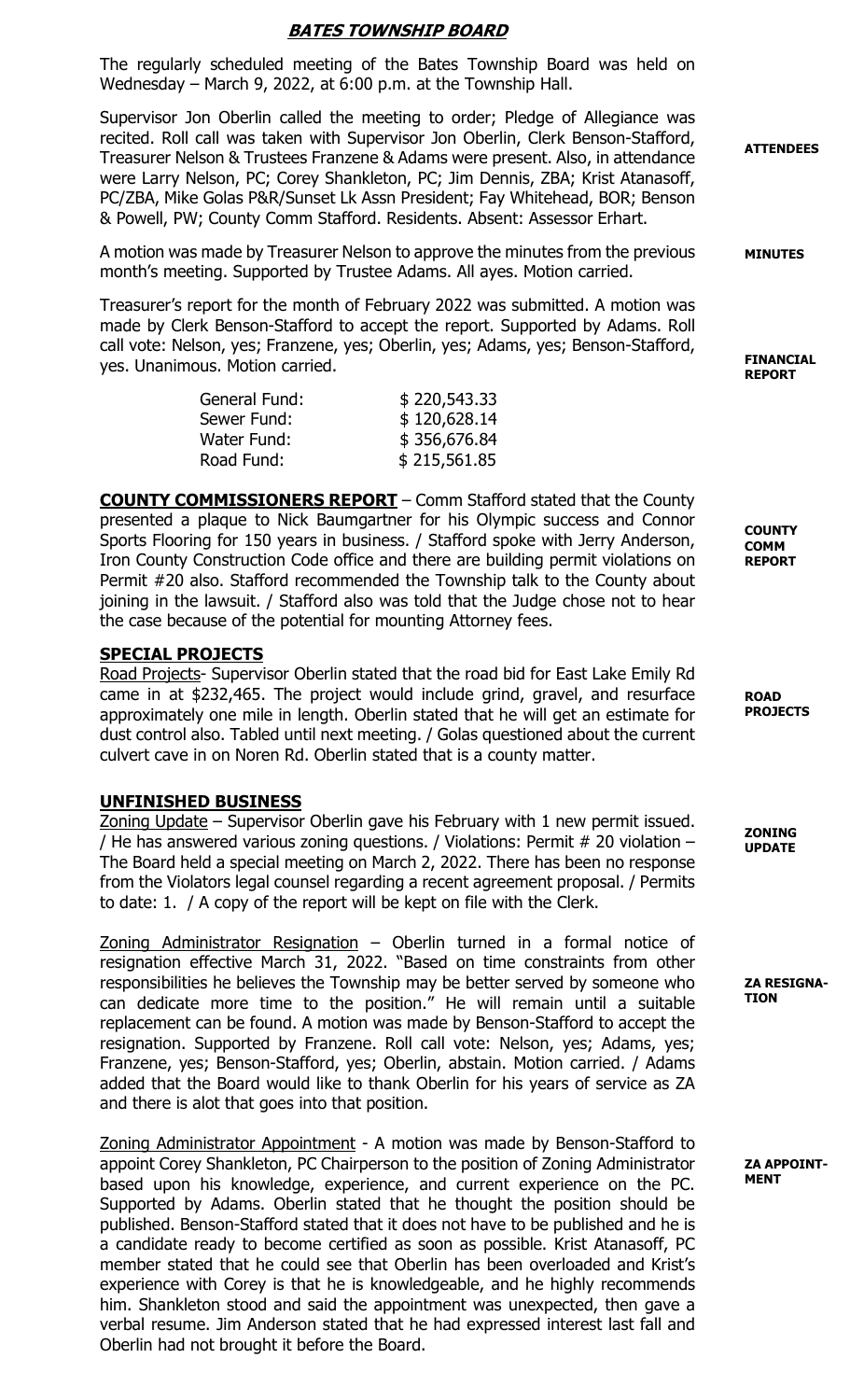### BATES TOWNSHIP March 9, 2022 Page Two

# UNFINISHED BUSINESS (cont'd)

# Zoning Administrator Appointment (cont'd)

Adams stated that it would be hard to appoint someone who has threatened to sue the township over the current permit violation. How could someone serve in that position and focus on what is best for the township. / Golas stated that his experience with Shankleton is that he demonstrates an element of fairness. / Roll call vote was taken to make the appointment: Franzene, yes; Adams, yes; Nelson, yes; Benson-Stafford, yes; Oberlin, no. Motion carried.

Bates Hall Preservation Society – Clerk Benson-Stafford stated that the BHPS is working on a raffle license, and a "Buy A Brick" fund raising program. They are seeking an estimate on putting an insert into the July tax bills that would not be on the back of the tax bills. They also will be putting up a curtain/rod over the table/chair opening as a temporary solution until final renovation plans have been made for the building. They have also agreed to serve the continental breakfast after the Memorial Day Ceremony.

Backhoe Roof - Benson-Stafford stated that she is waiting to hear from the Insurance Rep who has had recent health problems. The questions are what the deductible is and will the claim affect rates.

Bates Park/Sunset Lake Vandalism - Supervisor Oberlin stated that he has become the FOIA request to get a copy of the police report.

Park Reservations – Treasurer Nelson stated that she has looked at an online reservation service. She would like a little time to play with the 30-day trial program. Tabled until next meeting.

# NEW BUSINESS

Attorney Report - Nothing new to report.

Assessor Report – Oberlin stated that there was no report and Board of Review is the  $16^{th}$  9:00-3:00 and the  $18^{th}$  3:00-9:00.

PC Ordinance Amendment Recommendation – Shankleton presented the board with three amendments for the boards review and approval. **1) Accessory Buildings & Setbacks.** A motion was made by Benson-Stafford to adopt the new language for the ordinance, and it will become effective 30 days from publication. Supported by Franzene. Roll call vote: Adams, yes; Nelson, yes; Oberlin, yes; Franzene, yes; Benson-Stafford, yes. Unanimous. Motion carried. 2) Permits dates. A motion was made by Franzene to adopt the new language for the ordinance, and it will become effective 30 days from publication. Supported by Adams. Roll call vote: Benson-Stafford, yes; Nelson, yes; Oberlin, yes; Adams, yes; Franzene, yes. Unanimous. Motion carried. 3) 24-month Moratorium-Commercial Solar/Wind Farm applications. A motion was made by Nelson to adopt the 24-month moratorium language to be effective 30 days from publication date. Supported by Adams. Roll call vote: Franzene, yes; Benson-Stafford, yes; Nelson, yes; Adams, yes; Oberlin, no. Motion carried. / A copy of all amendments are attached with these minutes.

 $2022-2023$  BOT Public Meetings Notice – A motion was made by Adams to approve the notice of the 2022-2023 meeting dates, to be held on the  $2<sup>nd</sup>$ Wednesday of the month at 6:00pm. Supported by Franzene. All ayes. Motion carried. (Copy of meeting schedule attached to these minutes.)

Township Property Sale Resolution – A motion was made by Oberlin to adopt a resolution giving the Township Board the authority to sell township property. Supported by Franzene. Roll call vote: Benson-Stafford, yes, Nelson, yes; Oberlin, yes; Adams, yes; Franzene, yes. Unanimous. Motion carried.

ZA APPT (CONT'D)

.

**RHPS** 

**BACKHOE ROOF** 

PARK VANDALS

PARK RESER-VATIONS

**ATTORNEY** REPORT

**ASSESSOR** REPORT

PC **ORDINANCE** AMEND-**MENTS** 

2022-2023 PUBLIC MEETING **NOTICE** 

**TOWNSHTP** PROPERTY SALE RESOLU-TION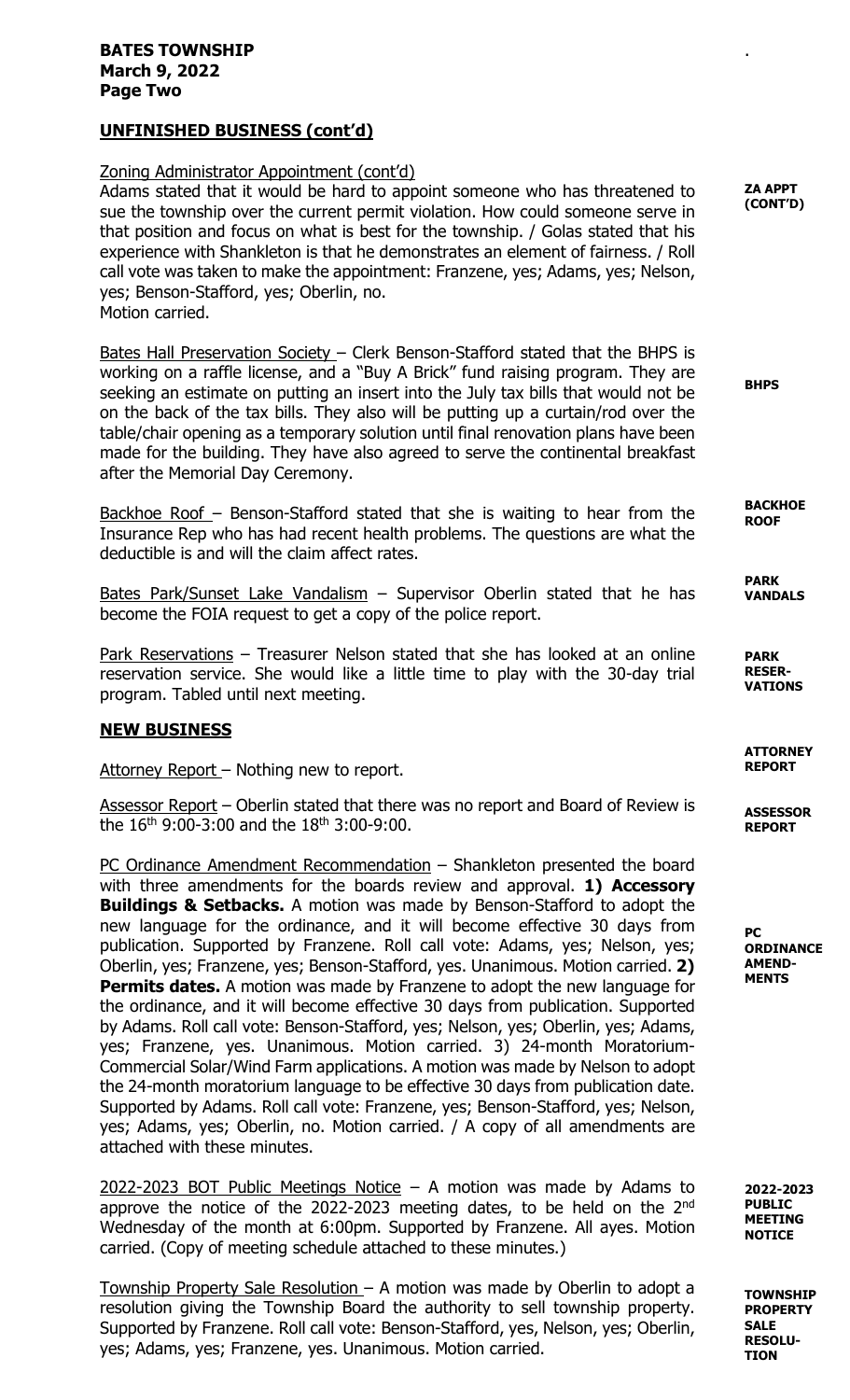## BATES TOWNSHIP March 9, 2022 Page Three

# NEW BUSINESS (cont'd)

Financial Institution Deposit Resolution  $-$  A motion was made by Franzene to adopt a resolution to continue to keep/use the accounts that the township currently has through the Miners State Bank; and reserve the right to use a second depository. Supported by Nelson. Roll call vote: Franzene, yes; Benson-Stafford, yes; Adams, yes; Nelson, yes; Oberlin, yes. All ayes. Motion carried.

Sewer Motor Repair – A motion was made by Franzene to approve the repair of two sewer motors at a cost of up to \$3000. Supported by Nelson. Roll call vote: Oberlin, yes; Benson-Stafford, yes; Nelson, yes; Adams, yes; Franzene, yes. Unanimous. Motion carried.

New Truck Estimates– At the February meeting Krist Atanasoff suggested that the township get a third bid from Eagle River Ford. That bid came in \$2000 higher. A motion was made by Oberlin to go forward with the purchase and trade in with Town & Country Sales of Quinnesec purchase price of \$27000 for a 2022 Ford F-250 Ext Cab 8' box 4x4, with 7.3L V-8 Engine, plow snow deflector, and light bar. The Townships 2016 Che Silverado 2500HD ext cab has a trade in value of approximately \$24000. Supported by Nelson. Roll call vote: Franzene, yes; Benson-Stafford, yes; Adams, yes; Nelson, yes; Oberlin, yes. Unanimous. Motion carried.

County GIS Contract – A motion was made by Oberlin to accept the County's proposal for GIS information for a payment to the township of \$1100/year for two years. Supported by Nelson. Roll call vote: Adams, yes; Benson-Stafford, yes; Nelson, yes; Franzene, yes; Oberlin, yes. Unanimous. Motion carried.

Township Hall Rental Agreement –Clerk Benson-Stafford stated that the insurance company's risk assessment division has recommended that the hall rental agreement include more specific liability language. Also, there was a complaint due to a recent craft sale which had a vendor selling pot pipes, roach clips, etc. The Board agreed to give the agreements to the Planning Commission for further input on language. Tabled until next meeting.

Audit Bid – A motion was made by Benson-Stafford to accept a bid from Makela, Pollack & Ahonen for three years of audits at \$8750-\$9750 for 2021-2022; \$8850 for 2022-2023; and \$8950 for 2023-2025. Supported by Franzene. Roll call vote: Nelson, yes; Oberlin, yes; Adams, yes; Franzene, yes; Benson-Stafford, yes. Unanimous. Motion carried. The Haukkala firm is no longer doing yellow book audits.

Pentoga Park Grant – Letter of Support -A motion was made by Oberlin to offer a letter of support for Iron County Pentoga Park Boat Launch Site Improvements. Supported by Franzene. All ayes. Motion carried. / Golas questioned if the grant would include a boat wash. Commissioner Stafford indicated that would come through a separate grant.

Perch Lake / Waste Disposal – Supervisor Oberlin stated that he received letter from Perch Lake property owners about a resolution to garbage disposal. Since Waste Mgmt. increased their rates, it has been suspected that there will be more littering. Oberlin is providing information to the property owners from various disposal companies.

Bates Twp Sign/Nick Baumgartner Update – Clerk Benson-Stafford has been in touch with the MDOT about the current signs and impending changes. Krist Oil has offered to pay for the signs and landscaping. Franzene suggested that it would be nice to put a sign in the Bates School field. Oberlin is going to talk to Krist Oil about that possibility. No action taken. Tabled until next meeting.

Reporter  $Ad - A$  motion was made by Oberlin to do the Salute Ad to military personnel. Supported by Franzene. All ayes. Motion carried.

FINANCIAL DEPOSIT RESOLU-TION

SEWER REPAIR

NEW TRUCK

COUNTY GIS AGREEMENT

HALL RENTAL AGREEMENT

AUIDT BID 2021-2022

PENTOGA PARK GRANT-SUPPORT LETTER

PERCH LAKE WASTE DISPOSAL

BATES SIGNS